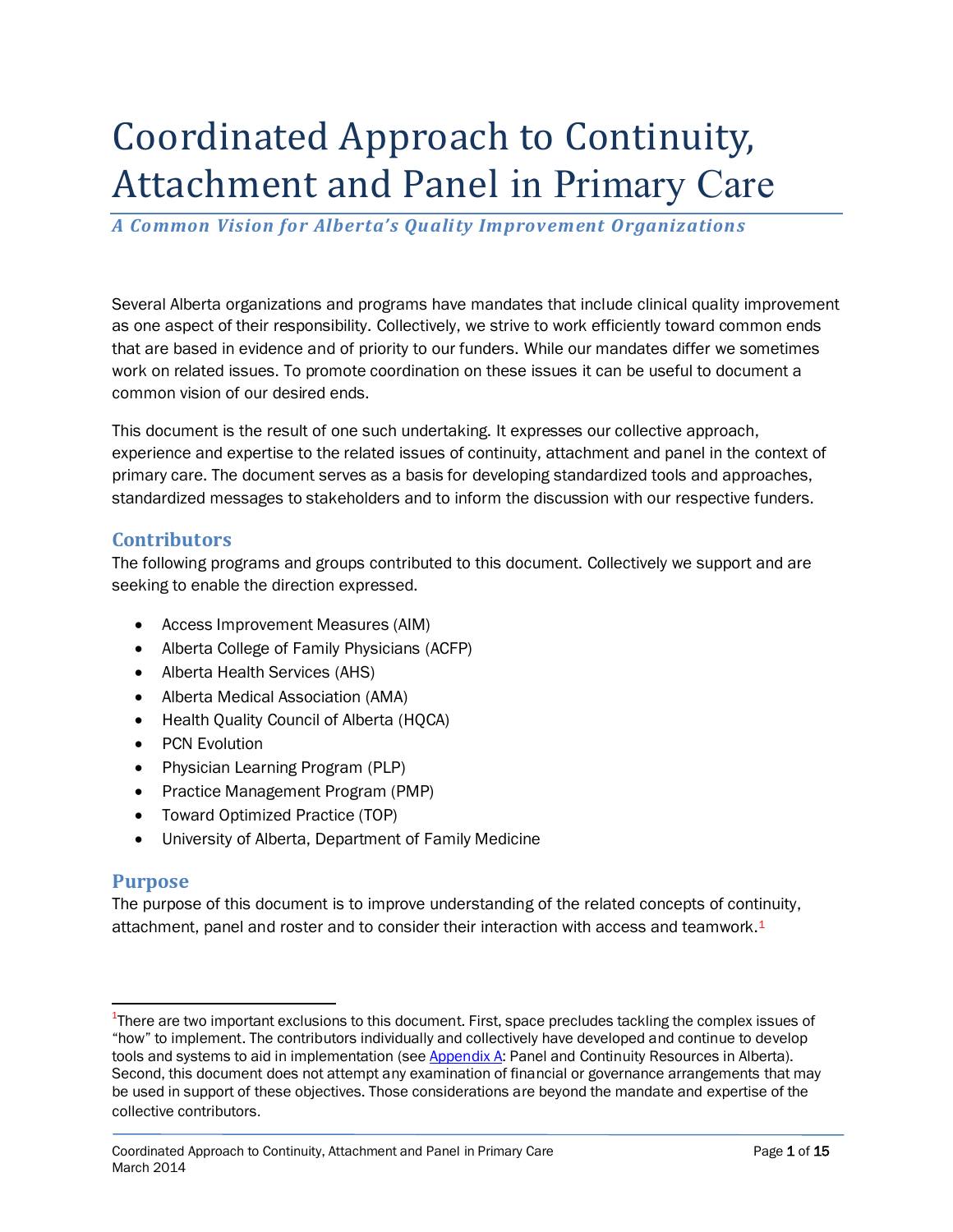# **Continuity**

Continuity of care as described in the literature is a multidimensional concept with inter-related components and variable terminology. The main dimensions of continuity are described in [Appendix B.](#page-13-0)

*Continuity* as referred to in this document is primarily *relational continuity* and *longitudinal continuity*.

# **Benefits of Continuity**

Relational continuity – an ongoing relationship between a provider and a patient – should be a key objective of the primary care system[.](#page-9-0)<sup>1</sup> Evidence shows that patients who consistently see the same primary-care physician have better outcomes and lower costs[.](#page-9-1)<sup>2-[7](#page-9-2)</sup> Evidence is less available, but experience suggests the same is true for non-physician providers. Studies suggest that relational continuity is a predictor of quality of care<sup>[8](#page-9-3)</sup> and has been shown to improve satisfaction for patients.<sup>[2,](#page-9-1)[9](#page-9-4)</sup> The collaborators' experience is that relational continuity also increases satisfaction for providers. Most people naturally seek continuity with a primary care provider. High performing primary care practices and clinics share both the goal and achievement of high continuity.<sup>[10](#page-9-5)</sup>

Why continuity improves care is not fully understood. It is, however, clear that a continuous relationship impacts the behaviour of both the patient and provider such that:

- Providers better understand the patient's needs and are better able to implement long-term strategies
- Patients are more likely to follow treatment advice and undertake self-management activities[11,](#page-9-6)[12](#page-9-7)

While episodic care may be equally effective for transient illness, continuous care is clearly better for chronic diseases.[7,](#page-9-2)[13](#page-9-8)–[16](#page-10-0) Continuity is a critical tool in a system where chronic disease represents most of the burden of illness.

# **Continuity and the Physician's Evolving Role**

Historically the family physician was the sole mainstay of primary care. In the emerging primary care paradigm physicians are now joined by numerous other providers offering supplemental services. Primary care has become a team undertaking. This requires a new balance.

On one hand, in the patient-centered care team, patients benefit substantially from services provided by non-physician professionals. They can and should engage directly with these providers for those services. As much as possible that patient should have continuity by service to the specific individuals on that team. The physician needs to be part of a coordinated effort, not at arm's length.

On the other hand, primary care teams must have a physician component. Physicians are trained specifically to deal with undifferentiated illness and acute exacerbations; this service is most often provided by physicians. Continuity to a specific physician for these services is still critical.

Furthermore, Alberta data indicate that continuity to a single primary care physician is strongly associated with better outcomes as represented by reduced emergency department visits and hospitalizations.<sup>[17](#page-10-1)</sup> Qualitative research on continuity with Alberta patients suggests that an ongoing,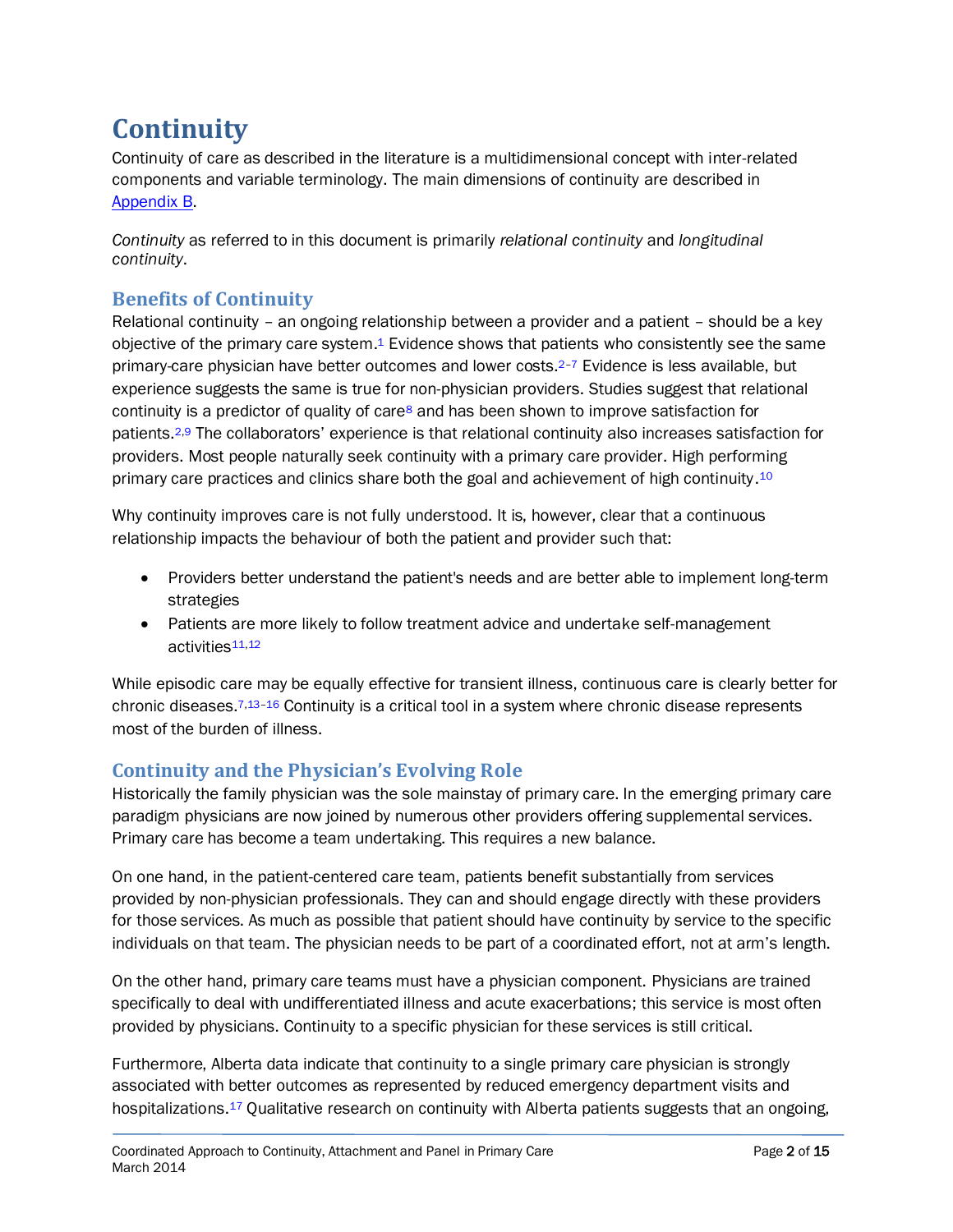trusting relationship with a single provider is critical from a patient perspective.<sup>[18](#page-10-2)</sup> While this may not always be a primary care physician – it may be a specialist or nurse practitioner – it is usually a family physician.

Patients are best served when physicians are supported and engaged. The process of deploying and encouraging additional primary care services should integrate and not replace a continuous relationship with a physician.

### **Continuity to the Team**

Continuity to the team is closely related to the concept of longitudinal continuity. "Continuity to the team" can be a problematic term in that it is used for no less than three different practices.

First, continuity to the team is sometimes used to describe the practice of offering interchangeable providers of the same service. As noted above, although this improves access to "some" providers, this is not ideal. Access to a group of physicians working together supports longitudinal continuity but NOT relational continuity. Evidence suggests it is best to also encourage continuity to a specific provider.

Second, continuity to the team is also used to describe the practice of offering access to the first available service (e.g., in a clinic with multiple service types). The intent is to avoid the historical bottlenecks created by having every patient seen first by a physician. Channeling patients with undifferentiated illness to another service may be unsafe and unhelpful. Proactive engagement and care planning with patients are more effective ways to redirect demand to the correct service. Furthermore, even if the substitute service is an appropriate service for the problem, there is a risk that rapid access (i.e., to a substitute provider) is at the expense of continuity.

Finally, continuity to the team can also refer to aligning the patient to a multidisciplinary team of providers who are working in close coordination with each other. As noted above, this is ideal. To achieve this requires attention to scope and role, team communications, processes for panel management, attachment, and access.

Addressing scope, role and communications are beyond the scope of this document. However, this document will address some of the implications for attachment, panels and panel management, rosters, and access.

# **Discontinuity and Teamwork**

Continuity is limited by provider availability, skill set, and patient choice. No individual can provide all aspects of primary care at all times and some patients choose not to pursue continuity. As a result, care becomes distributed across a group of providers and is known as discontinuity.

Mitigating discontinuity is a second key objective of a primary care system. This can be achieved through teamwork and coordination. The stronger the teamwork among the patient's providers, the better the outcome.[19](#page-10-3)–[22](#page-10-4) In fact, there is a hierarchy of results. When a patient can't see his/her usual provider (relational continuity), the second best choice is a provider who works in close coordination with the primary provider (longitudinal and management continuity regardless of who the provider is). Third best is a provider with access to the same medical record (informational continuity only). Least effective is for the patient to see another provider with no connection to the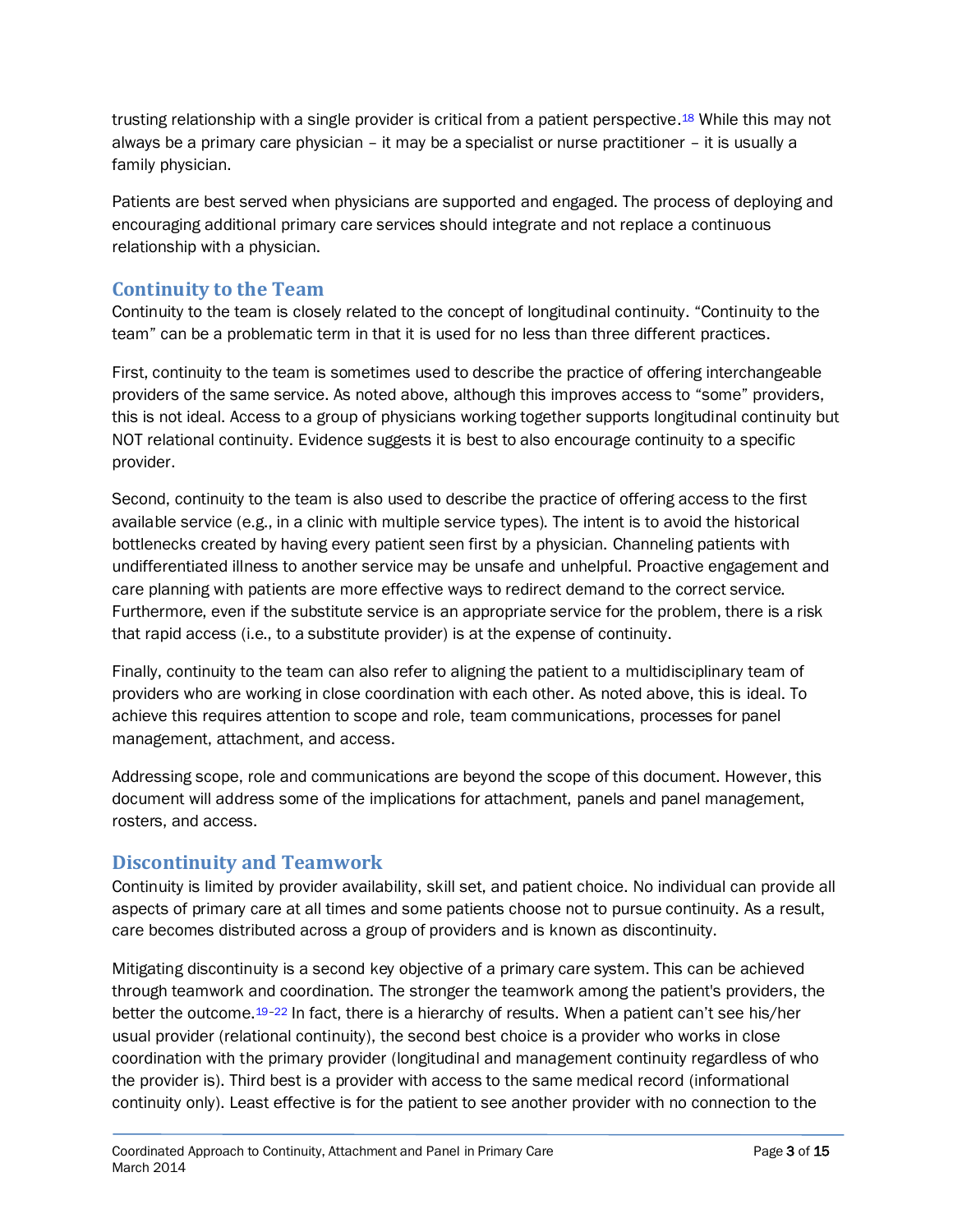primary provider. Consequently, it is not only important to maximize continuity but to manage the inevitable discontinuity. The best alternative to continuity to the individual provider is continuity to a coordinated group of providers.

Primary care systems should be structured to *encourage continuity to both individual and groups*. These should be treated as synergistic not antagonistic objectives.

# **Substitution and Supplementation**

There are two methods of addressing insufficient access and the potential discontinuity that may result – substitution and supplementation. Substitution occurs when the desired provider is not available. The patient needs another provider who offers the same service who is usually of the same profession. Supplementation occurs when the patient benefits from a different set of skills. In this case the patient needs another provider who offers a different service and is typically from a different profession or discipline. In both cases teamwork and coordination mitigate the effects of discontinuity.

It is important to note that "service" is not synonymous with "profession." For example, either a nurse or a social worker may function as a mental health therapist. Continuity would be diminished if the patient saw them interchangeably. On the other hand, if the same patient sees a different nurse for chronic disease management (CDM) this does not break continuity for her/his mental health service. Continuity exists as a function of the service provided rather than the professional affiliation.

When substitution is necessary the objective is to reconnect the patient to the original provider in subsequent encounters. This is not possible without a panel (see below). When supplementation is used the objective is to create a sustained relationship with a new provider. This relationship should be as continuous as possible for that service for as long as the service is required (sometimes indefinitely). Subsequent encounters for a supplemental service need not involve the original provider (although it is important for these parallel services to share information and coordinate their work). For example, when a patient is linked to a chronic disease management service provided by a nurse, that patient should directly access that nurse without first seeing another provider.

The balance required for supplemental services is to create the minimum number of relations to provide the appropriate care. This frequently involves cross training so that those with specialized skills can also meet common needs. A very typical example is the cross-training between CDM nurses and dieticians. Most chronic disease patients with uncomplicated diet issues can be managed by the CDM nurse without adding another provider relationship. This is better for the patient (continuity), easier for the system (fewer unique bookings) and better for the provider (dietician is able to focus on patients with the greatest need thereby operating at "top of practice").

In summary, best results occur when the patient sees his/her usual providers for the appropriate services and those providers have a close working relationship with each other. If substitution is required it is important that the "usual" or "most responsible" provider is fully informed about the substitute visit and care provided.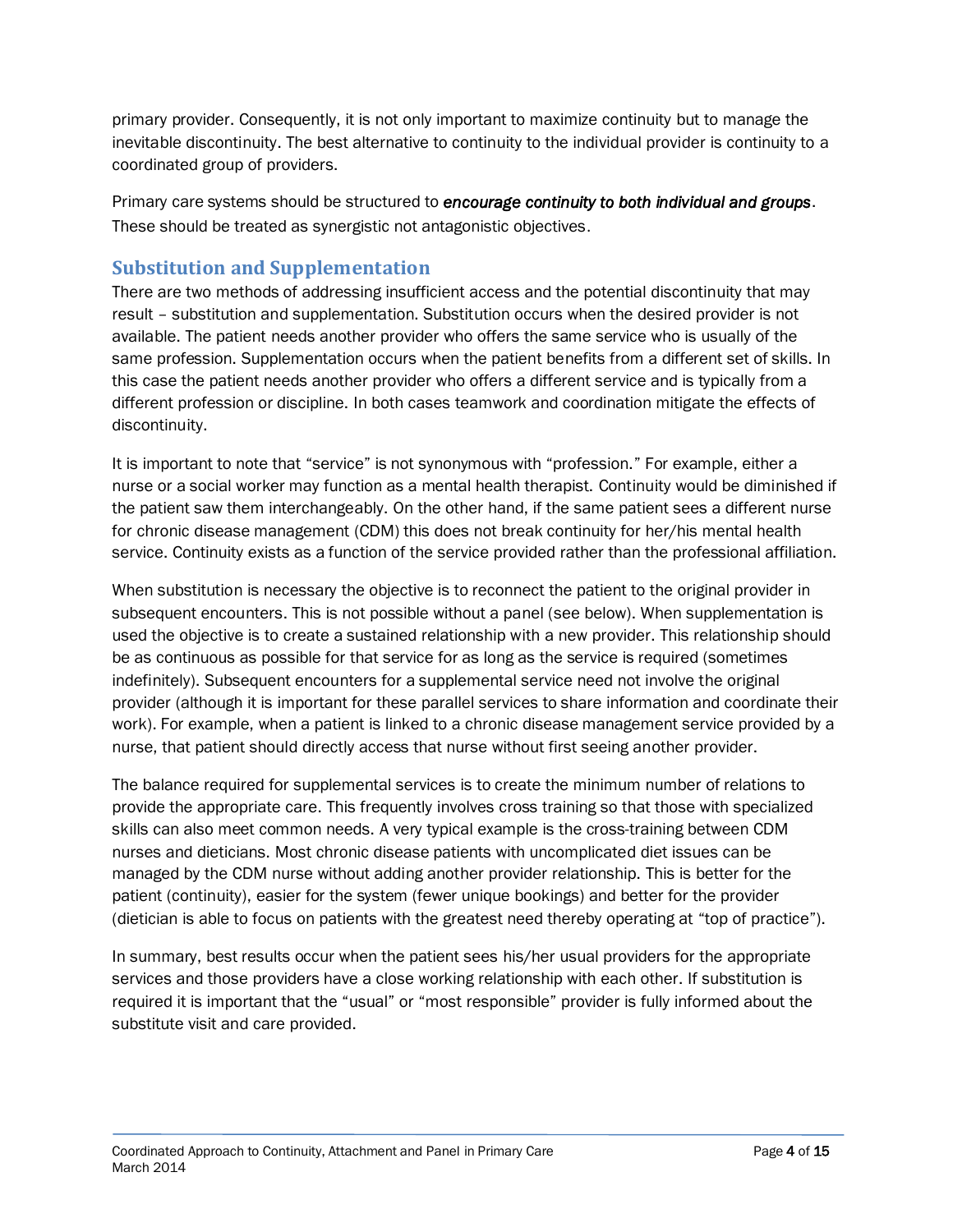### **Attachment, Panels and Rosters**

It is important to understand the concepts of attachment, panels and rosters as foundational to continuity. Attachment is the expression of a continuous relationship between patients and their providers. Panels and rosters are inventories of attachment. Continuity requires attachment but attachment does not guarantee continuity. It is the collaborators' view that implementation of attachment, panel or rosters without attention to continuity, will reduce the potential benefits of attachment. These concepts apply in urban and rural settings and all payment models however the specific tactics may be amended based on each situation.

#### **Panel Management**

Attachment is ideally not a static "one time" event resulting in a list of patients and an assignment of accountability. The limitation of this approach in Alberta is illustrated by the fact that the Performance Diligence Indicator Program did not produce enduring "validated panels." Furthermore, simple assignment of patients to a list misses the more important target of continuity in all its important dimensions. Attachment is ideally the product of an ongoing *panel management* process and panel management in itself enables high quality primary care.<sup>[23](#page-10-5)</sup> A Panel Identification Guide<sup>[24](#page-10-6)</sup> has been produced in recognition of the importance of panel management.

# **Attachment**

The objective of maximizing continuity leads to the concept of attachment. Attachment is simply the designation of the usual provider for a given service. Historically attachment has often been a tacit understanding. However to effectively manage this relationship it should be discussed, documented and confirmed by both patient and provider.[25](#page-10-7)[,26](#page-10-8) Without an explicit arrangement, it follows that patients are less likely to seek continuous care and providers are less likely to undertake long-term care strategies. This would forgo the proven benefits of continuity including increased quality of care and reduced costs to the patient, provider and system.

# **Attachment at Multiple Levels**

Like continuity, attachment occurs at multiple levels. For example, a patient can be attached to a given provider, to a group of providers, to a clinic and to a primary care network (PCN). These attachments are not mutually exclusive. In fact it is best to encourage attachments at each level so that the patient experiences the best possible continuity and any discontinuity is purposefully managed.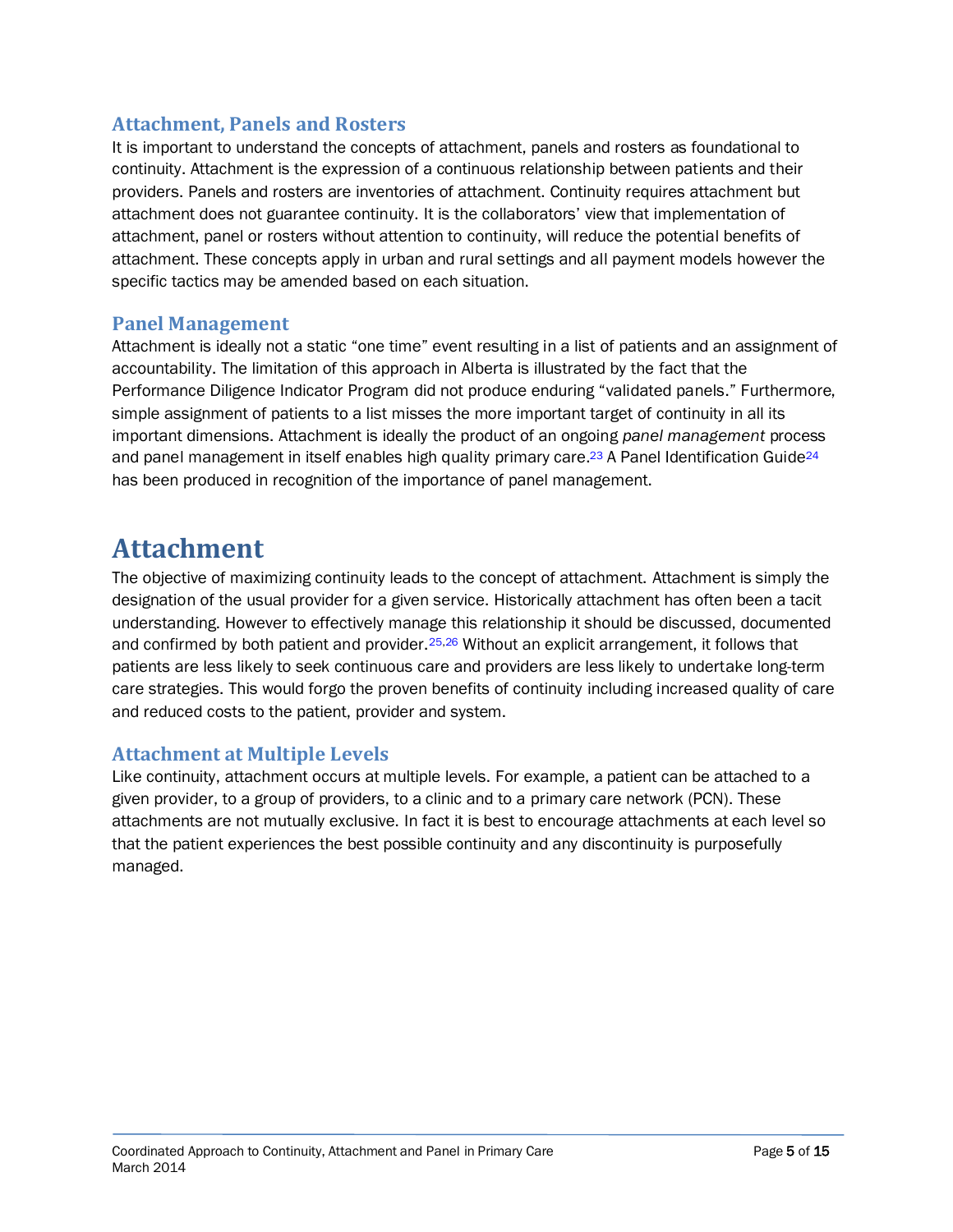

#### Diagram 1: Patient Attachment at Multiple Levels

Attachment to a "health home," commonly referred to as a "medical home," should not be viewed as a substitute for attachment to a specific physician, nurse, or other provider. Nor is attachment to an individual provider a substitute for attachment to a "home" clinic. Patients should be encouraged to seek care from their preferred providers when possible and stay within their home clinic when a preferred provider is not available.

#### **Managing Attachment vs. Measuring Attachment**

The benefits of attachment derive from the way the relationship promotes continuous care. Management of attachment maximizes this value. The "four cut method"<sup>[24](#page-10-6)</sup> was originally created to allow providers a quick start to managing attachment.

With an increased understanding of the importance of attachment, there has been increased attention to measuring attachment. Measurement helps to test strategies to manage attachment and to promote improvements. The four cut method was found to be a useful tool for approximating attachment for the purpose of measurement. The HQCA has used a similar attachment algorithm for analytical purposes. Both are a proxy for and not a substitution for actual attachment which ultimately reflects a confirmed relationship between the patient and provider.

Measurement alone does NOT result in improvements. "You can't fatten the pig by weighing it."<sup>2</sup> In particular, applying the four cut method as a measurement tool is not the same as applying it in the context of implementing attachment management. To maximize the benefits of continuity and attachment, providers and teams still need processes to document and verify relationships with each patient on an on-going basis.

 $\overline{a}$ 

<sup>&</sup>lt;sup>2</sup> Traditional saying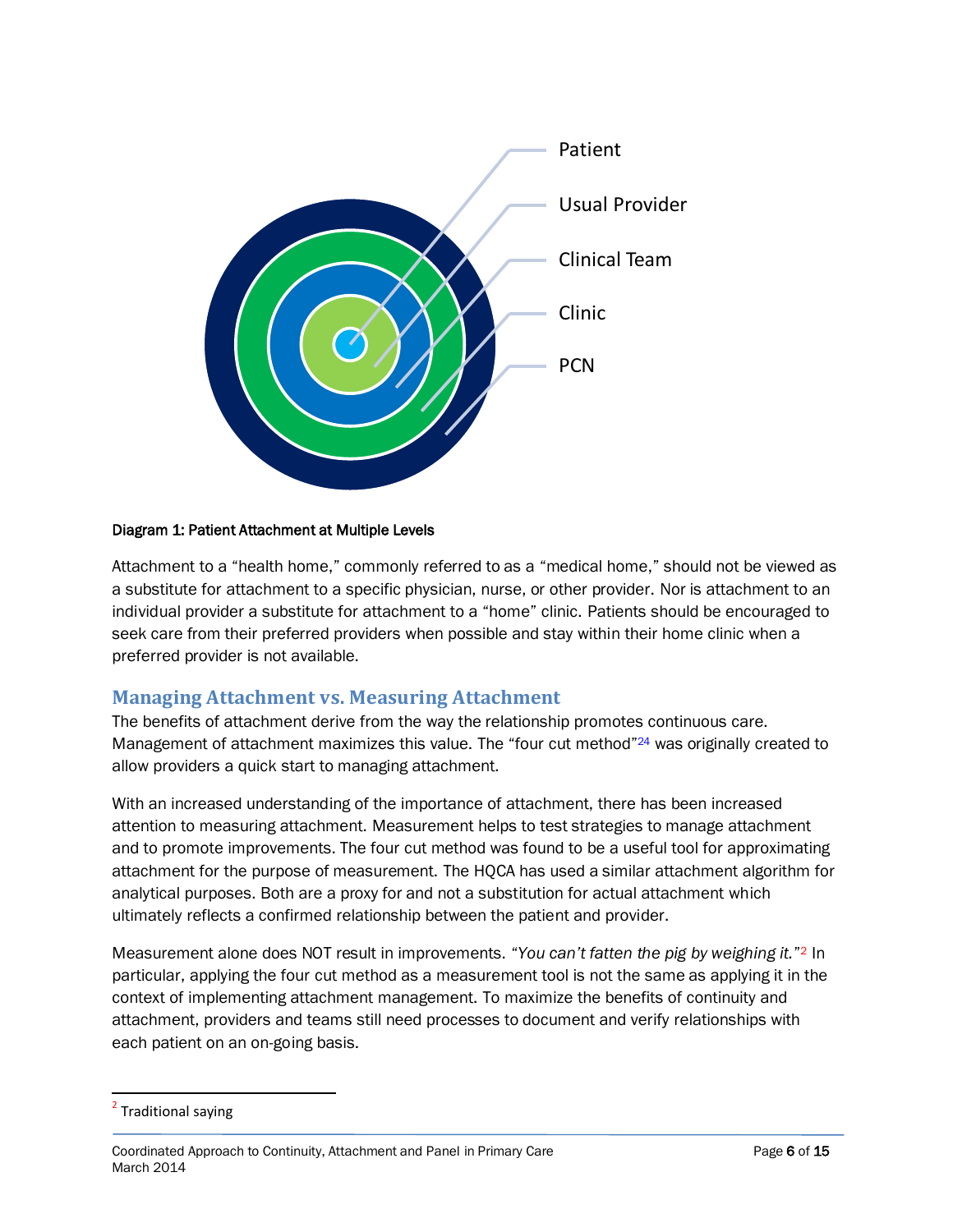# **Panel/Roster**

Managing a set of attachment relationships leads to the concepts of panels and rosters. Although sometimes used interchangeably it is useful to distinguish between the two terms. Typically "panel" is defined as the set of patients attached to a specific provider. "Roster" is usually defined as the set of patients attached to a provider group such as a clinic, PCN, or primary care home. Like continuity and attachment, there is a hierarchy of groupings. Panels are not mutually exclusive. A patient can be paneled to more than one service type. For example, an individual patient may be simultaneously paneled to a primary care physician and a CDM nurse.

Ideally each patient is paneled to a single provider for a given service. Likewise patients should be rostered to single primary care home although they may be rostered at more than one level (e.g., rostered to a specific clinic and to a PCN that supports that clinic).



#### Diagram 2: Patients on Panels and Rosters at Multiple Levels

# **Appropriate Panel Size**

One of the least well understood issues is that of appropriate panel size. A given set of patients will generate a predictable amount of work (demand). A given provider can offer a predictable amount of service (supply). If the demand of a panel exceeds the supply of the provider, the demand cannot be met by that provider. Instead, the demand is "deflected" to other providers of that type or those patients do not receive the relevant service. This undermines the benefit of attachment, reduces continuity and therefore raises costs and results in worse outcomes. In addition, some of those deflections result in demand for more expensive levels of services such as emergency department care and avoidable acute care admissions.

A common response to excess demand is to defer service (i.e., extend waits for appointments or create a waitlist). This only appears to allow a provider to manage a larger panel. *Delay never*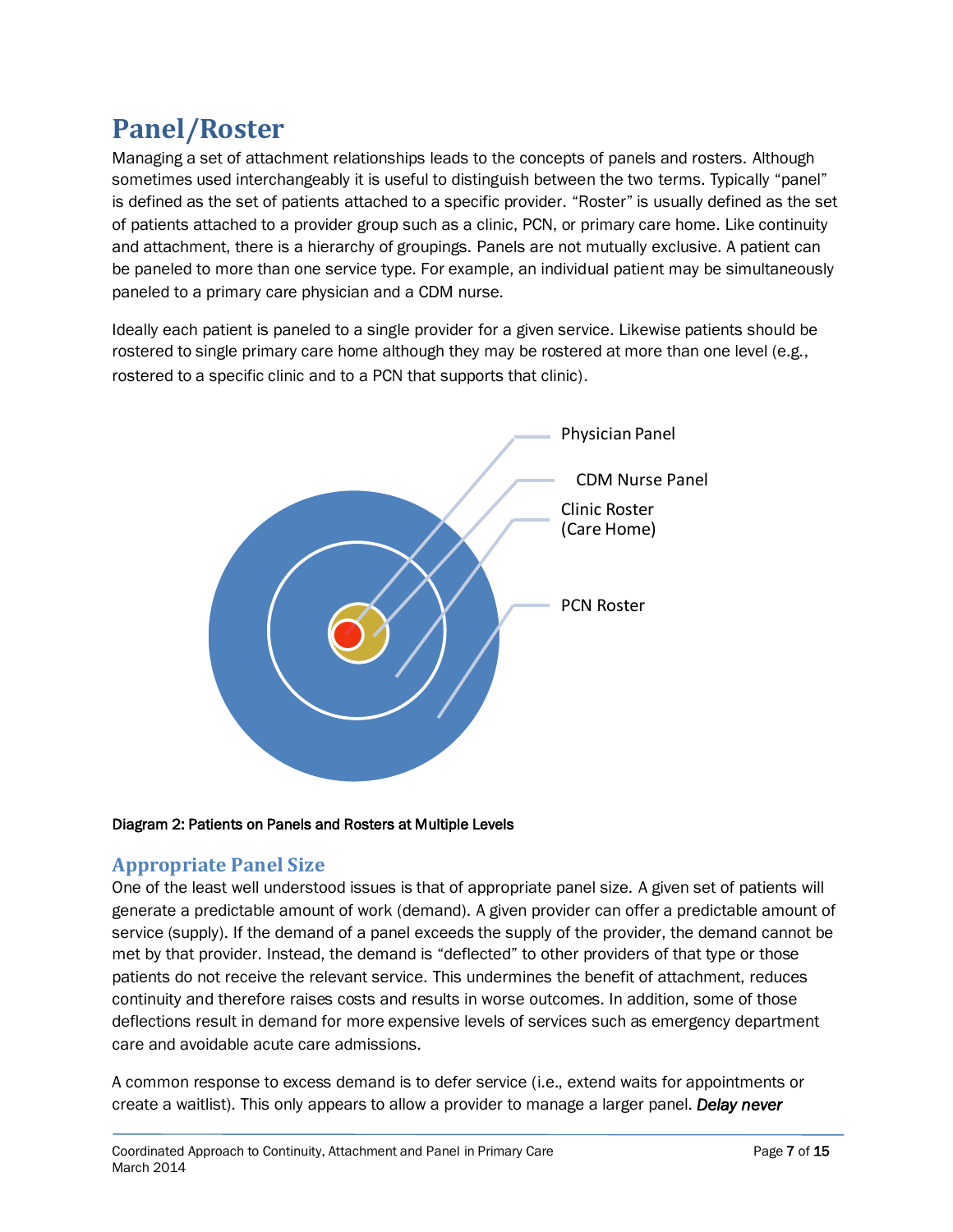*increases supply*. It will change which patients get deflected (those who can't or won't wait). There is sometimes a perception that it reduces demand (patients who don't truly need services). However experience shows that delay actually increases overall demand (patients seeing multiple providers for the same cause). Delay cascades into waits for service for all patients and often results in worse clinical outcomes.[27](#page-10-9)

The mathematics of supply and demand is as inflexible as gravity. Too large of a panel results in demand that is greater than the available service which leads to wait times,<sup>[28](#page-10-10)</sup> deflections, increased costs and worse outcomes.[29](#page-11-1)–[31](#page-11-2)

### **Panels and Teams**

As discussed in continuity, when a patient needs services from multiple providers the quality of the resulting care is in direct relation to how closely the providers are organized. The more integrated the team, the better the results. Attention to management continuity and integration of care is required.

This has a significant implication for panels. Specifically, the more the panels overlap, the easier it is for the team to work together. Consider a hypothetical clinic with four physicians and four chronicdisease nurses. If the panels are divided so that each nurse has some patients in common with every physician and each physician has some patients in common with every nurse there are sixteen (four x four) "teamlets" that need to work together. On the other hand, if the patients are divided so that each nurse shares patients with one specific physician there are only four teamlets. Experience shows that fewer teamlets will be less time consuming to establish and maintain and will produce better results.

It is best to organize systems to encourage as little overlap between teamlets as possible, and within those teamlets, as much overlap between the providers as possible. This is the third definition of "continuity to team" that was discussed above.

# **Access**

Ultimately the objective is to enable Albertans to have the best possible access to care. Access can be limited by geography, hours of operation and wait times. Of the three, wait times have by far the largest impact on Albertans.<sup>[32](#page-11-3)</sup> Wait times are caused when demand exceeds supply or, more commonly, when natural variation in supply and demand is not well managed. A full discussion of the relationship between supply, demand and wait times is beyond the scope of this paper. See the AIM website for further details.<sup>3</sup>

# **Hierarchy of Access**

A synthesis of the literature suggests the hierarchy of continuity gives rise to a hierarchy of access, given that "continuity of care and access are closely intertwined."<sup>[10](#page-9-5)</sup> Best outcomes result from access to the usual provider for a given service. Next best is access to another provider for the same service on the immediate team. Third best is access to the same clinic or health home. Least desirable but sometimes necessary is access to another provider with no linkages to the usual provider. Improved access to the usual provider inherently improves continuity to that provider.

 $\overline{a}$ 

<sup>&</sup>lt;sup>3</sup> <http://www.albertaaim.ca/>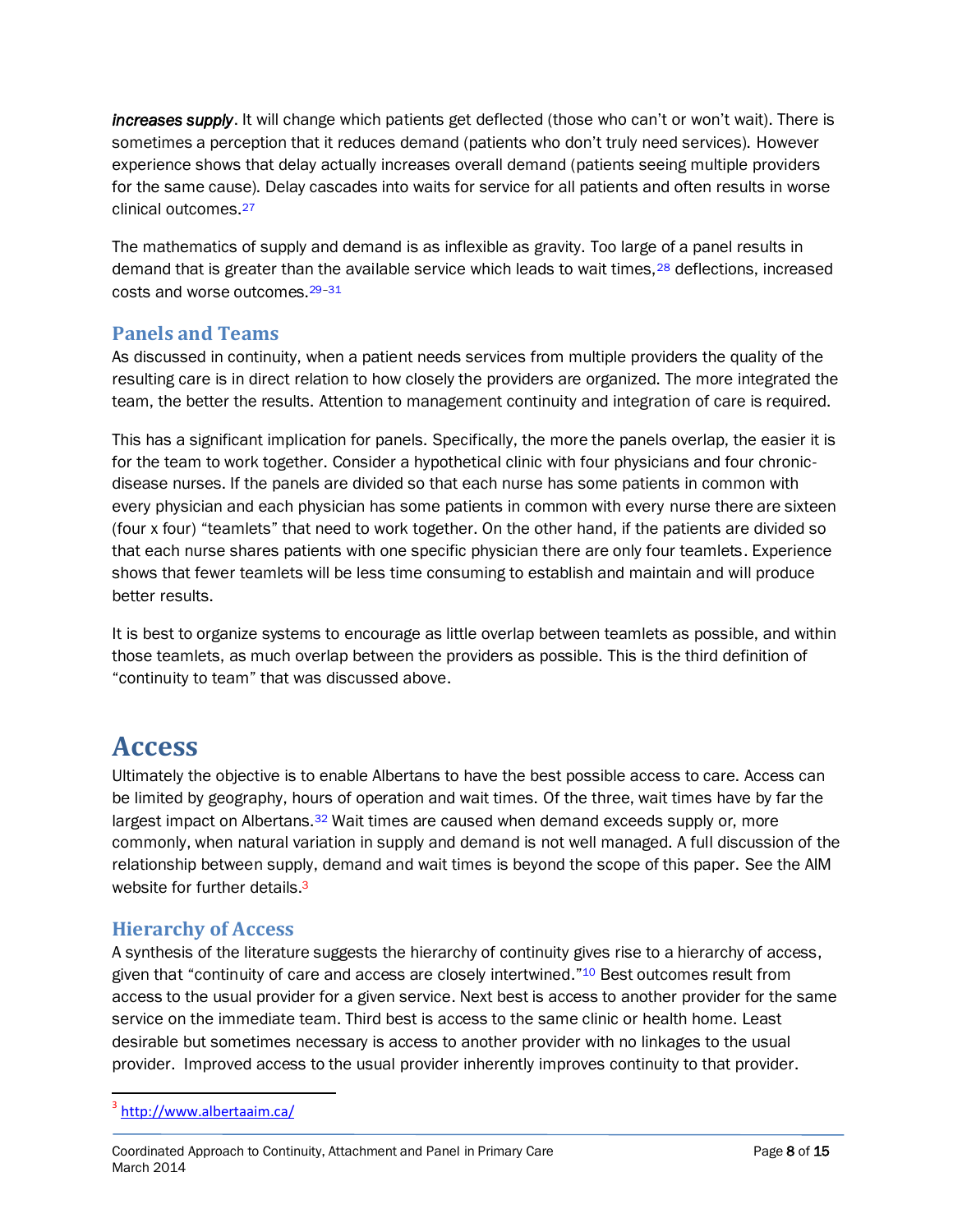Ideally primary care systems should measure and optimize access at multiple levels. While any access is better than no access, the incremental benefit of access to usual providers is considerable. Measuring access to "first available" is not a substitute for measuring access to "usual" provider.

#### **Tradeoffs in Access**

As with continuity, tradeoffs in access are unavoidable. For example, increasing hours of operation or adding sites improves collective availability but risks diluting provider continuity. The dilution risk occurs because the window in which each provider is available now represents a smaller percentage of the collective availability. If not well managed the natural distribution of patient encounters will make each patient less likely to see their own provider. On the other hand, improved availability makes it less likely that any given patient will seek care at different venues such as emergency departments. The correct "balance" is highly variable to the population needs and provider capability. Measurement and analysis of access data should be used to customize availability to the local situation. These are important aspects of effective panel management.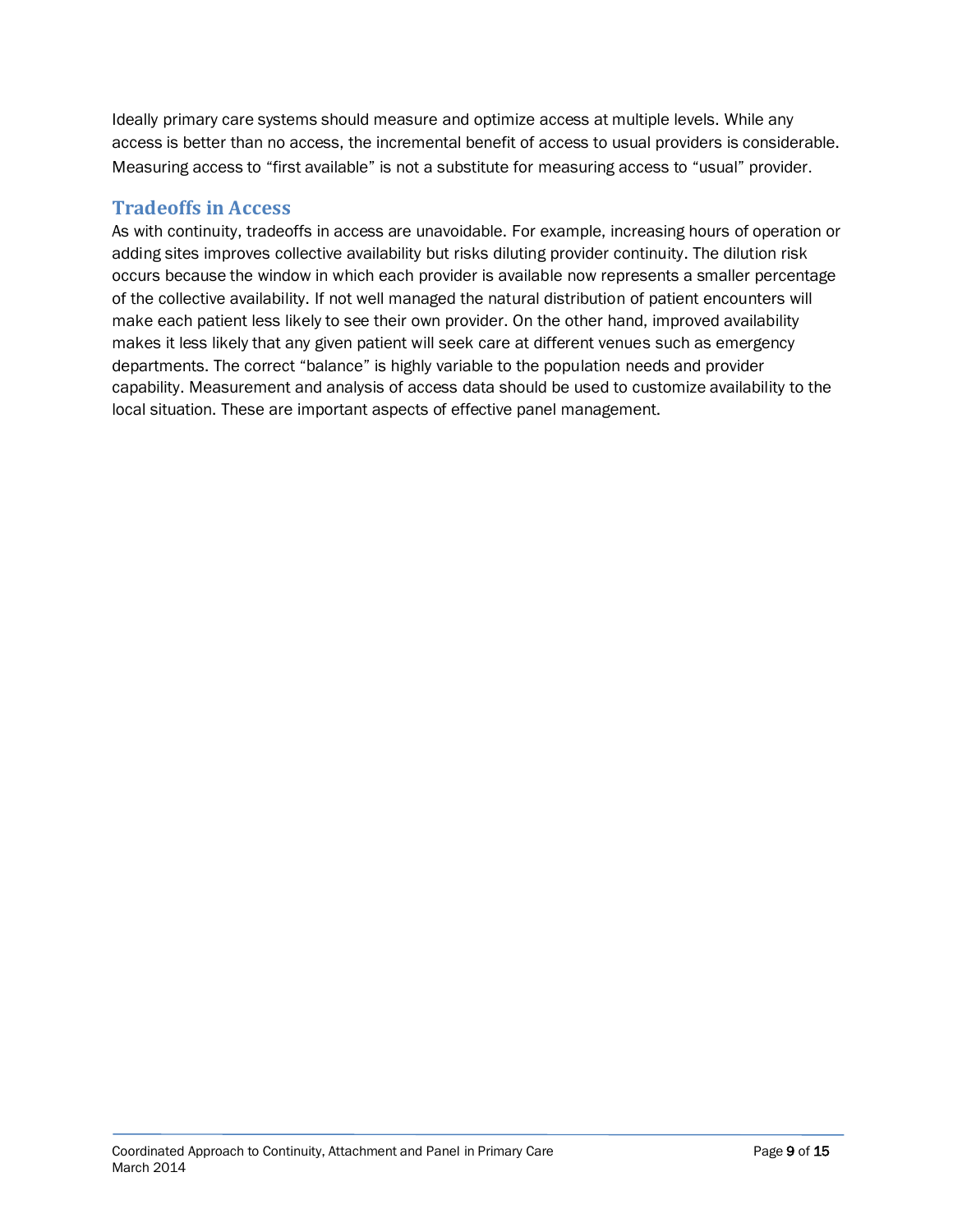# **References**

- <span id="page-9-0"></span>1. College of Family Physicians of Canada. A vision for Canada: Family practice - the patient's medical home [Internet]. Mississauga, ON: College of Family Physicians of Canada; 2011 Sep. Available from: http://www.cfpc.ca/uploadedFiles/Resources/Resource\_Items/PMH\_A\_Vision\_for\_Canada.pdf
- <span id="page-9-1"></span>2. Van Walraven C, Oake N, Jennings A, Forster AJ. The association between continuity of care and outcomes: a systematic and critical review. J Eval Clin Pract. 2010 Oct;16(5):947–56.
- 3. Wolinsky FD, Bentler SE, Liu L, Geweke JF, Cook EA, Obrizan M, et al. Continuity of care with a primary care physician and mortality in older adults. J Gerontol A Biol Sci Med Sci. 2010 Apr;65(4):421–8.
- 4. Ionescu-Ittu R, McCusker J, Ciampi A, Vadeboncoeur A-M, Roberge D, Larouche D, et al. Continuity of primary care and emergency department utilization among elderly people. CMAJ Can Med Assoc J J Assoc Medicale Can. 2007 Nov 20;177(11):1362–8.
- 5. Raddish M, Horn SD, Sharkey PD. Continuity of care: is it cost effective? Am J Manag Care. 1999 Jun;5(6):727–34.
- 6. De Maeseneer JM, De Prins L, Gosset C, Heyerick J. Provider continuity in family medicine: does it make a difference for total health care costs? Ann Fam Med. 2003 Oct;1(3):144-8.
- <span id="page-9-2"></span>7. Saultz JW, Lochner J. Interpersonal Continuity of Care and Care Outcomes: A Critical Review. Ann Fam Med. 2005 Mar;3(2):159–66.
- <span id="page-9-3"></span>8. Kringos DS, Boerma WG, Hutchinson A, Zee J van der, Groenewegen PP. The breadth of primary care: a systematic literature review of its core dimensions. BMC Health Serv Res. 2010 Mar 13;10(1):65.
- <span id="page-9-4"></span>9. Adler R, Vasiliadis A, Bickell N. The relationship between continuity and patient satisfaction: a systematic review. Fam Pract. 2010 Apr;27(2):171–8.
- <span id="page-9-5"></span>10. Willard R, Bodenheimer T. The building blocks of high-performing primary care: lessons from the field [Internet]. California Healthcare Foundation; 2012 Apr. Available from: http://www.chcf.org/publications/2012/04/building-blocks-primary-care
- <span id="page-9-6"></span>11. Chen C-C, Tseng C-H, Cheng S-H. Continuity of care, medication adherence, and health care outcomes among patients with newly diagnosed type 2 diabetes: a longitudinal analysis. Med Care. 2013 Mar;51(3):231–7.
- <span id="page-9-7"></span>12. Kerse N, Buetow S, Mainous AG 3rd, Young G, Coster G, Arroll B. Physician-patient relationship and medication compliance: a primary care investigation. Ann Fam Med. 2004 Oct;2(5):455– 61.
- <span id="page-9-8"></span>13. Starfield. Deconstructing primary care. In: Showstack J, Rothman A, Hassmiller S, editors. The future of primary care. San Francisco, CA: Jossey-Bass; 2004. p. 61–88.
- 14. Starfield B, Shi L, Macinko J. Contribution of primary care to health systems and health. Milbank Q. 2005;83(3):457–502.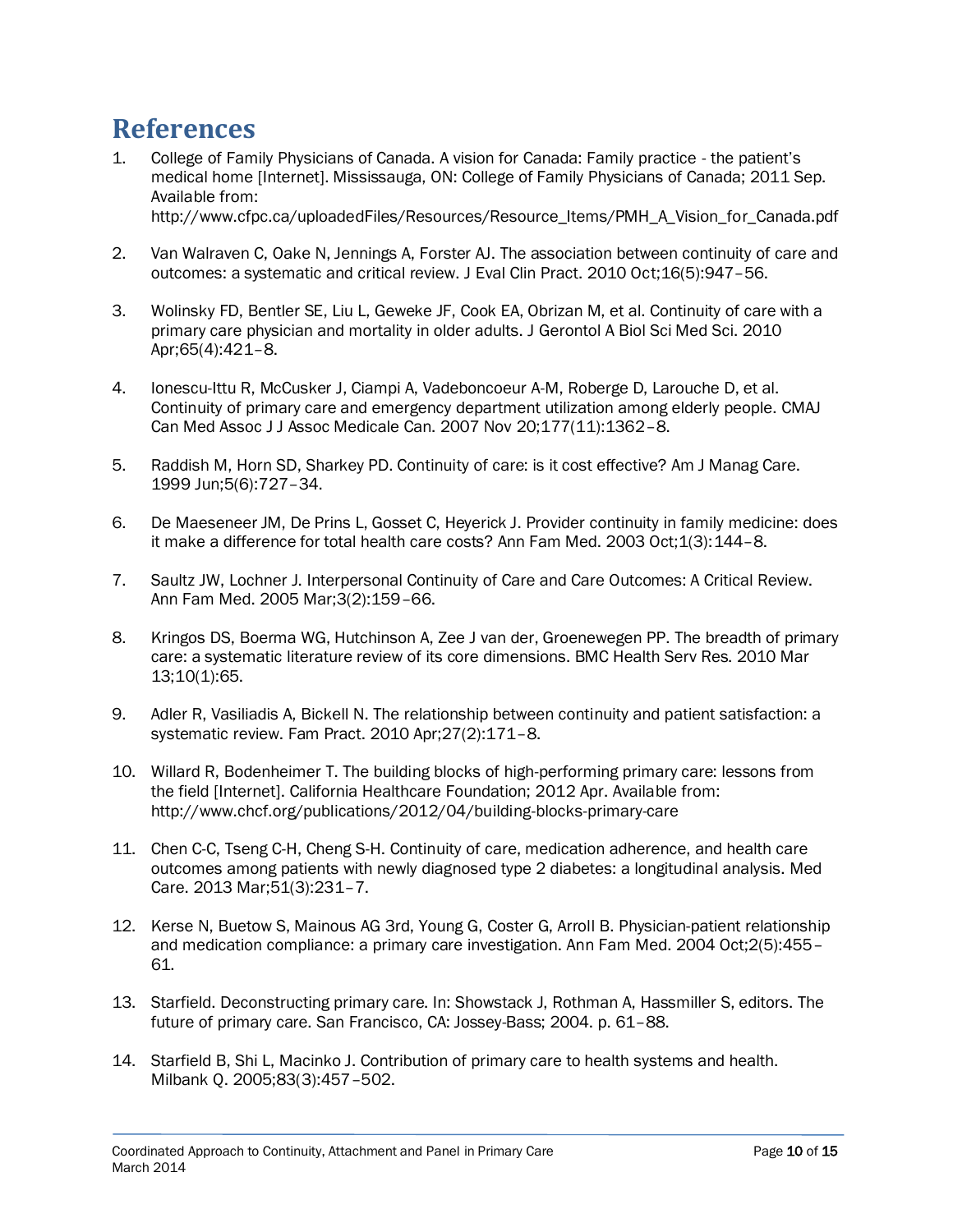- 15. Hollander MJ, Kadlec H, Hamdi R, Tessaro A. Increasing value for money in the Canadian healthcare system: new findings on the contribution of primary care services. Healthc Q Tor Ont. 2009;12(4):32–44.
- <span id="page-10-0"></span>16. Fontaine P, Flottemesch TJ, Solberg LI, Asche SE. Is consistent primary care within a patientcentered medical home related to utilization patterns and costs? J Ambulatory Care Manage. 2011 Mar;34(1):10–9.
- <span id="page-10-1"></span>17. Spenceley S, Andres C, Lapins J, Wedel R, Gelber T, Halma L. Accountability by design: moving primary care reform ahead in Alberta [Internet]. Alberta; 2013 Sep. Available from: http://www.policyschool.ucalgary.ca/?q=content/accountability-design-moving-primary-carereform-ahead-alberta
- <span id="page-10-2"></span>18. Cooke T. System level opportunities for panel management in Alberta. Health Quality Council of Alberta; 2013. Available from: http://www.hqca.ca/assets/files/January%202014/Symposium%20Presentation%20Summari es.pdf
- <span id="page-10-3"></span>19. Bower P, Campbell S, Bojke C, Sibbald B. Team structure, team climate and the quality of care in primary care: an observational study. Qual Saf Health Care. 2003 Aug;12(4):273–9.
- 20. Ghebrehiwet T. Effectiveness of Team Approach in Health Care: Some Research Evidence. Int J Pers Centered Med. 2013 Dec 12;3(2):137–9.
- 21. Grumbach K, Bodenheimer T. Can health care teams improve primary care practice? JAMA J Am Med Assoc. 2004 Mar 10;291(10):1246–51.
- <span id="page-10-4"></span>22. Beaulieu M-D, Haggerty J, Tousignant P, Barnsley J, Hogg W, Geneau R, et al. Characteristics of primary care practices associated with high quality of care. Can Med Assoc J. 2013 Sep 3;185(12):E590–E596.
- <span id="page-10-5"></span>23. Symposium: using panel management to improve primary healthcare practice and patient outcomes [Internet]. HQCA; 2013 Dec. Available from: http://www.hqca.ca/assets/files/January%202014/Symposium%20Presentation%20Summari es.pdf
- <span id="page-10-6"></span>24. Primary Care Coordinating Committee. Guide to panel identification. Edmonton, AB: Published by Toward Optimized Practice; 2014 Mar.
- <span id="page-10-7"></span>25. Hsu J, Schmittdiel J, Krupat E, Stein T, Thom D, Fireman B, et al. Patient Choice. J Gen Intern Med. 2003;18(5):319–25.
- <span id="page-10-8"></span>26. Rosén P, Anell A, Hjortsberg C. Patient views on choice and participation in primary health care. Health Policy Amst Neth. 2001 Feb;55(2):121–8.
- <span id="page-10-9"></span>27. Prentice JC, Pizer SD. Delayed access to health care and mortality. Health Serv Res. 2007 Apr;42(2):644–62.
- <span id="page-10-10"></span>28. Stefos T, Burgess JF Jr, Mayo-Smith MF, Frisbee KL, Harvey HB, Lehner L, et al. The effect of physician panel size on health care outcomes. Health Serv Manag Res Off J Assoc Univ Programs Health Adm HSMC AUPHA. 2011 May;24(2):96–105.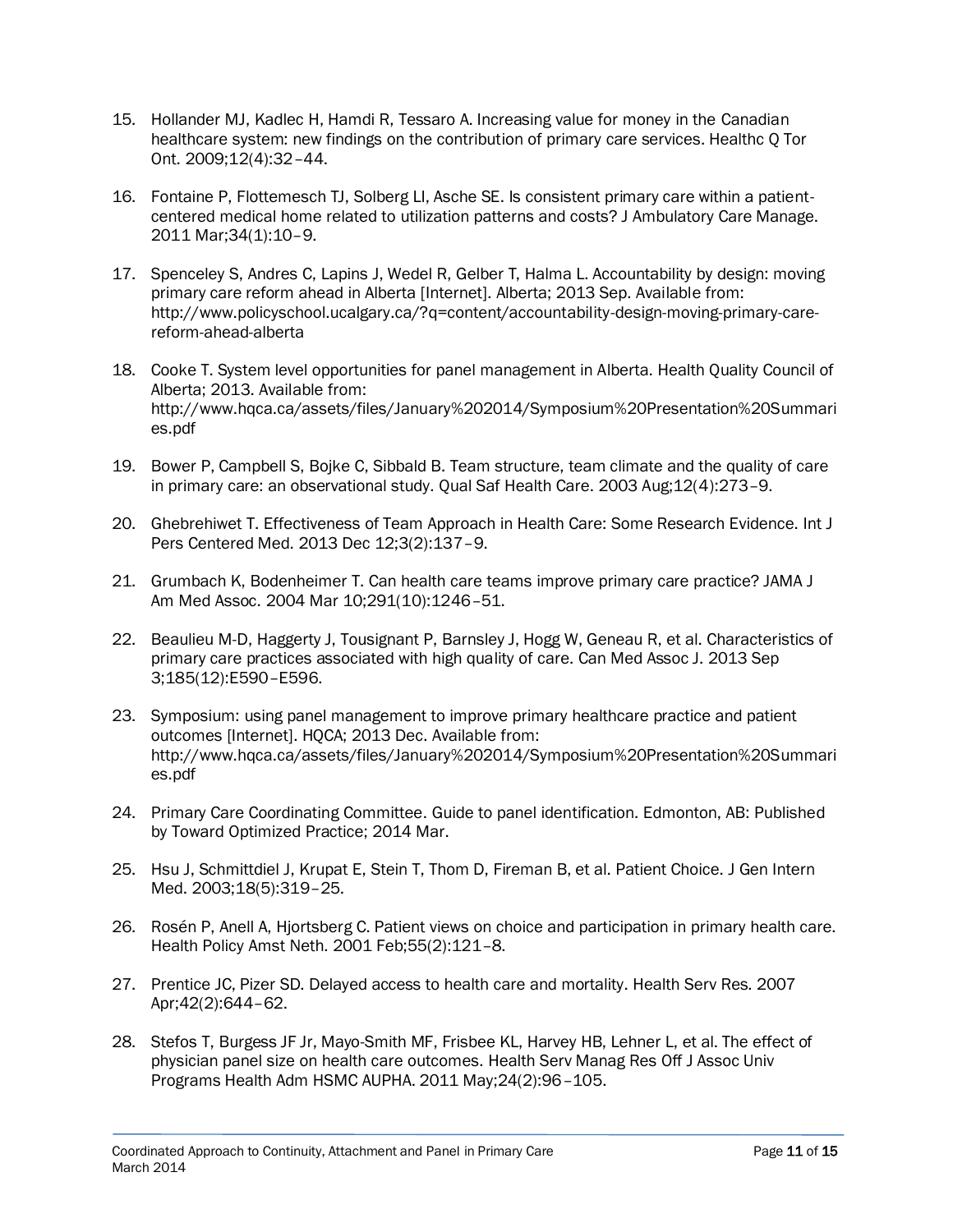- <span id="page-11-1"></span>29. Dahrouge S, Hogg WE, Russell G, Tuna M, Geneau R, Muldoon LK, et al. Impact of remuneration and organizational factors on completing preventive manoeuvres in primary care practices. CMAJ Can Med Assoc J J Assoc Medicale Can. 2012 Feb 7;184(2):E135–143.
- 30. Hogg W, Dahrouge S, Russell G, Tuna M, Geneau R, Muldoon L, et al. Health promotion activity in primary care: performance of models and associated factors. Open Med. 2009 Sep 1;3(3):e165–e173.
- <span id="page-11-2"></span>31. Russell GM, Dahrouge S, Hogg W, Geneau R, Muldoon L, Tuna M. Managing Chronic Disease in Ontario Primary Care: The Impact of Organizational Factors. Ann Fam Med. 2009 Jul;7(4):309– 18.
- <span id="page-11-3"></span>32. Health Quality Council of Alberta. Taking a closer look: 2012-2013 annual review [Internet]. Calgary, AB: HOCA: 2013 Nov. Available from: http://www.hqca.ca/assets/files/November%202013/HQCA%20Annual%20Review%202012- 13.11.19.pdf
- <span id="page-11-4"></span>33. Haggerty JL, Reid RJ, Freeman GK, Starfield BH, Adair CE, McKendry R. Continuity of care: a multidisciplinary review. BMJ. 2003 Nov 22;327(7425):1219–21.
- <span id="page-11-5"></span>34. Health Quality Council of Alberta. Continuity of patient care study [Internet]. Calgary, AB: HQCA; 2013 Dec. Available from: http://www.hqca.ca/assets/files/December%202013/Dec19\_ContinuityofPatientCareStudy.p df
- <span id="page-11-6"></span>35. Starfield B. Primary care: balancing health needs, services, and technology. New York: Oxford University Press; 1998.
- 36. Reid R, Haggerty J, McKendry R. Defusing the confusion: Concepts and measures of continuity of healthcare [Internet]. Ottawa, ON: Canadian Health Services Research Foundation; 2002 Mar. Available from: http://www.cfhifcass.ca/Migrated/PDF/ResearchReports/CommissionedResearch/cr\_contcare\_e.pdf
- 37. Freeman G, Shepperd S, Robinson I, Ehrich K, Richards S. Continuity of care: Report of a scoping exercise for the NCCSDO [Internet]. London, UK: National Coordinating Centre for Service Delivery and Organisation; 2001. Available from: www.nets.nihr.ac.uk/\_\_data/assets/pdf\_file/0016/82411/ES-08-1009-002.pdf
- 38. Saultz JW. Defining and measuring interpersonal continuity of care. Ann Fam Med. 2003 Sep;1(3):134–43.
- <span id="page-11-7"></span><span id="page-11-0"></span>39. Uijen AA, Schers HJ, Schellevis FG, van den Bosch WJHM. How unique is continuity of care? A review of continuity and related concepts. Fam Pract. 2012 Jun;29(3):264–71.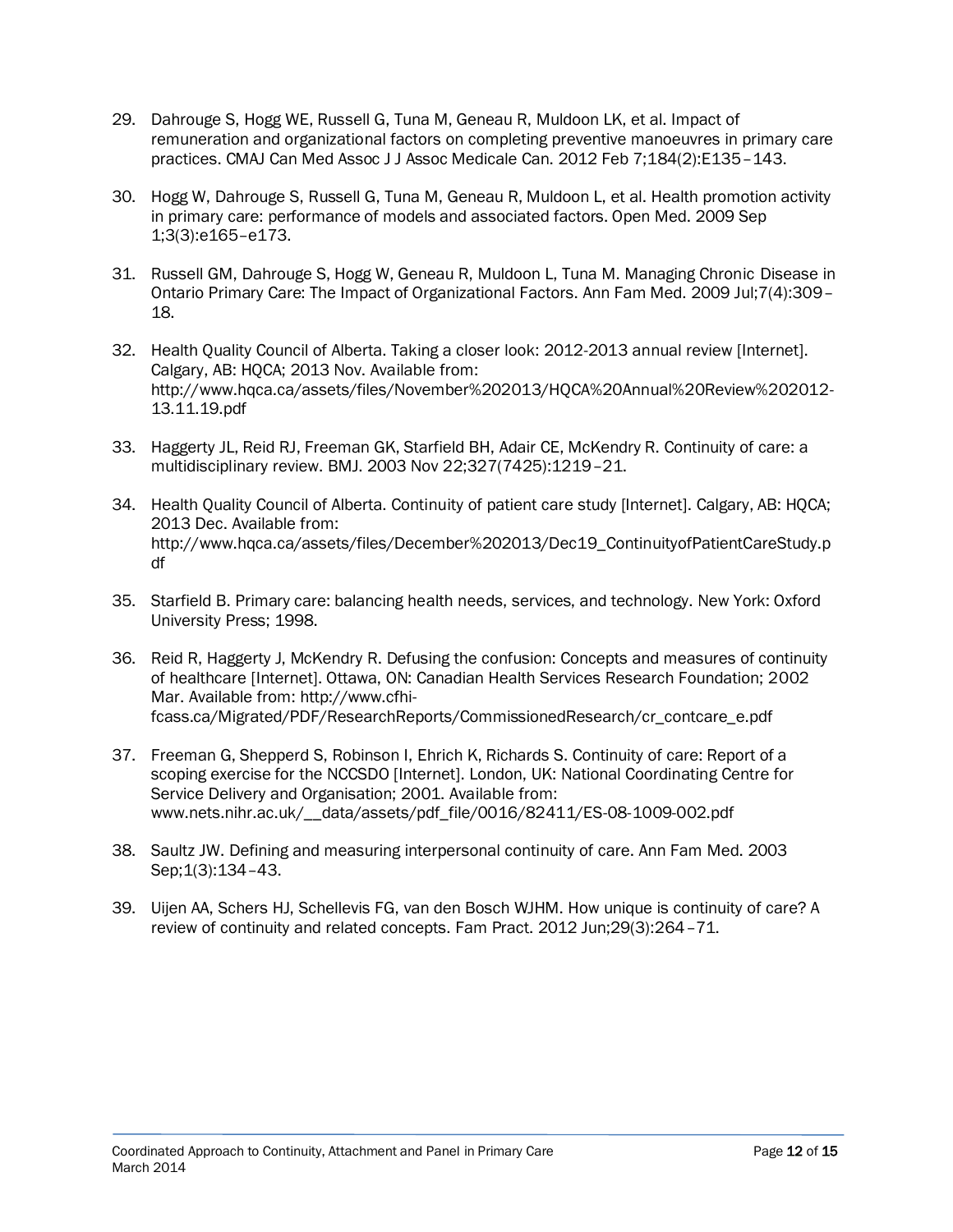# **Appendix A: Panel and Continuity Resources in Alberta**

| <b>Organization</b>                                                                                                | <b>Website and Resources</b>                                                                                                                                                                 |  |  |
|--------------------------------------------------------------------------------------------------------------------|----------------------------------------------------------------------------------------------------------------------------------------------------------------------------------------------|--|--|
| <b>ALBERTA</b><br>ACCESS · IMPROVEMENT · MEASURES                                                                  | www.albertaaim.ca<br><b>Panel Reference Articles</b><br>Collaborative Information<br>$\bullet$                                                                                               |  |  |
| ALBERTA COLLEGE of<br>FAMILY PHYSICIANS                                                                            | www.acfp.ca<br><b>Patient's Medical Home Resources</b>                                                                                                                                       |  |  |
| <b>Alberta Health</b><br><b>Services</b>                                                                           | www.albertahealthservices.ca                                                                                                                                                                 |  |  |
| <b>ALBERTA</b><br><b>MEDICAL</b><br><b>ASSOCIATION</b>                                                             | www.albertadoctors.org                                                                                                                                                                       |  |  |
| Health Quality Council of Alberta                                                                                  | www.hqca.ca                                                                                                                                                                                  |  |  |
| Physician<br>Learning<br>Program                                                                                   | www.albertaplp.ca                                                                                                                                                                            |  |  |
| <b>ALBERTA</b><br>Practice<br><b>MEDICAL</b><br>Management<br><b>ASSOCIATION</b><br>Program                        | www.albertadoctors.org/services/physicians/p<br>mp                                                                                                                                           |  |  |
| PCN<br><b>EVOLUTION</b>                                                                                            | http://www.albertapci.ca                                                                                                                                                                     |  |  |
| Toward<br>13<br>Optimized<br>Practice                                                                              | www.topalbertadoctors.org.<br>EMR Tip Sheets; vendor specific<br>٠<br><b>Quality Improvement Guide</b><br>٠<br>Programs and Support<br>٠<br><b>Clinical Practice Guidelines</b><br>$\bullet$ |  |  |
| <b>UNIVERSITY OF ALBERTA</b><br><b>FACULTY OF MEDICINE &amp; DENTISTRY</b><br><b>Department of Family Medicine</b> | www.familymed.med.ualberta.ca/Home/index.<br>cfm                                                                                                                                             |  |  |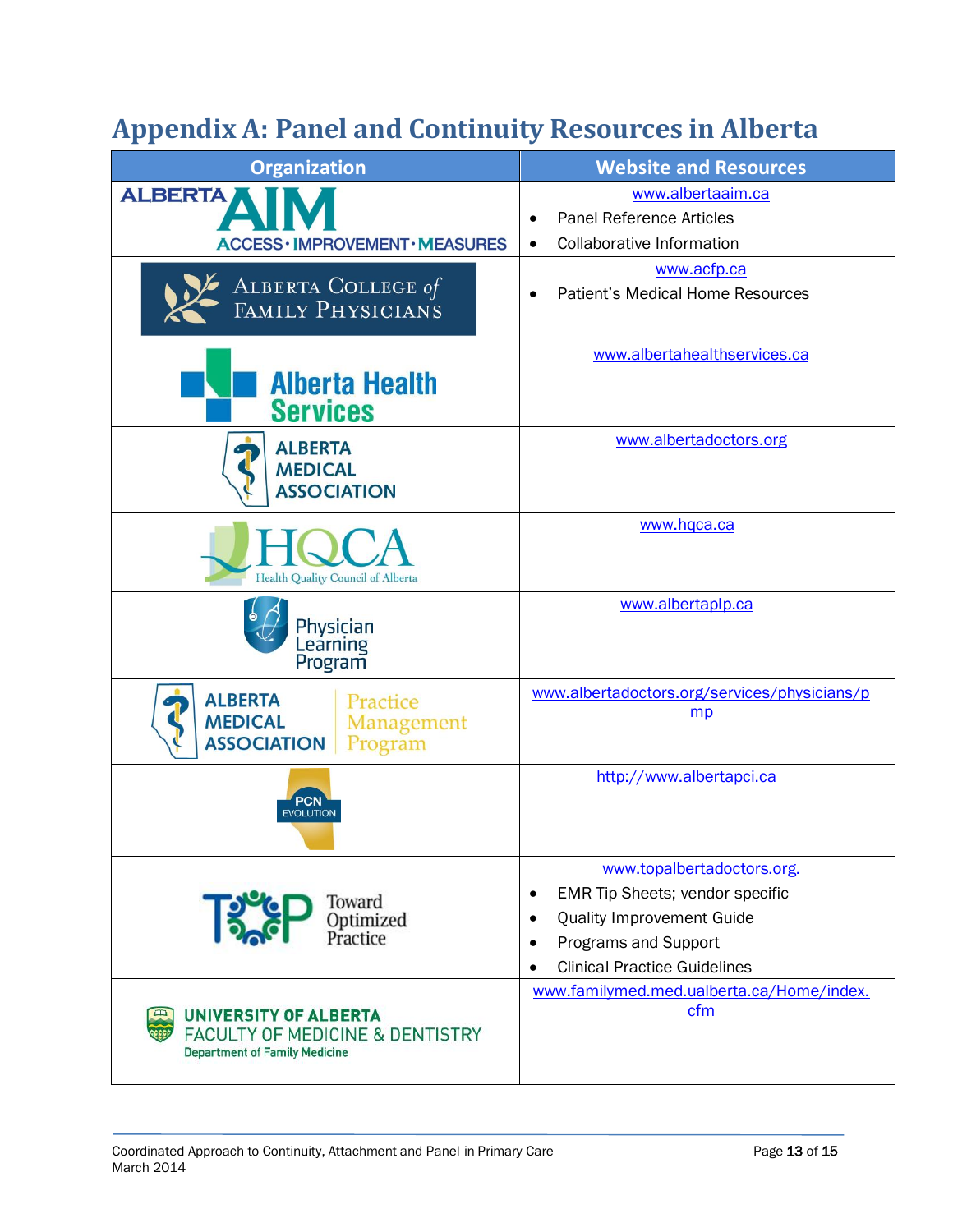# <span id="page-13-0"></span>**Appendix B: Dimensions of Continuity**

From a patient perspective continuity has been described as the degree to which a series of discrete healthcare events is experienced as coherent, connected and consistent with the patient's medical needs and personal context.[33](#page-11-4)[,34](#page-11-5) Continuity of care as described in the literature is a multidimensional concept with several inter-related components and variable and overlapping terminology. Four main components of continuity are identified: [7,](#page-9-2)[8,](#page-9-3)[13](#page-9-8)[,33](#page-11-4)[,35](#page-11-6)-38

- 1. Relational continuity: There is an ongoing relationship between a patient and his/her mutually agreed-upon physician or provider and the patient consistently receives care over time from that physician or provider as opposed to other providers. (also - *inter-personal* or *relationship continuity*)
- 2. Longitudinal continuity: The patient consistently receives care over time in an accessible and familiar environment from an organized team of providers (also continuity to a team or to a medical home).
- 3. Management continuity: Care is coordinated among several providers using shared management plans or care protocols in a way that is both consistent and flexible to meet patient needs. (also - *care process continuity*).

Integration of care and coordination of care are closely related to management continuity but refer to care as coordinated across system boundaries and between weakly connected sectors or the providers within<sup>[39](#page-11-7)</sup> and is supported by strategies such as care pathways, integrated care plans and care coordinator roles.

4. Informational continuity: Knowledge of the patient (such as preferences, values, context) and his/her disease is communicated among and considered by all care providers as a bridge between separate care events. Informational continuity is greatly supported through optimal use of electronic medical records (EMRs), electronic health records (EHRs) and patient portal systems.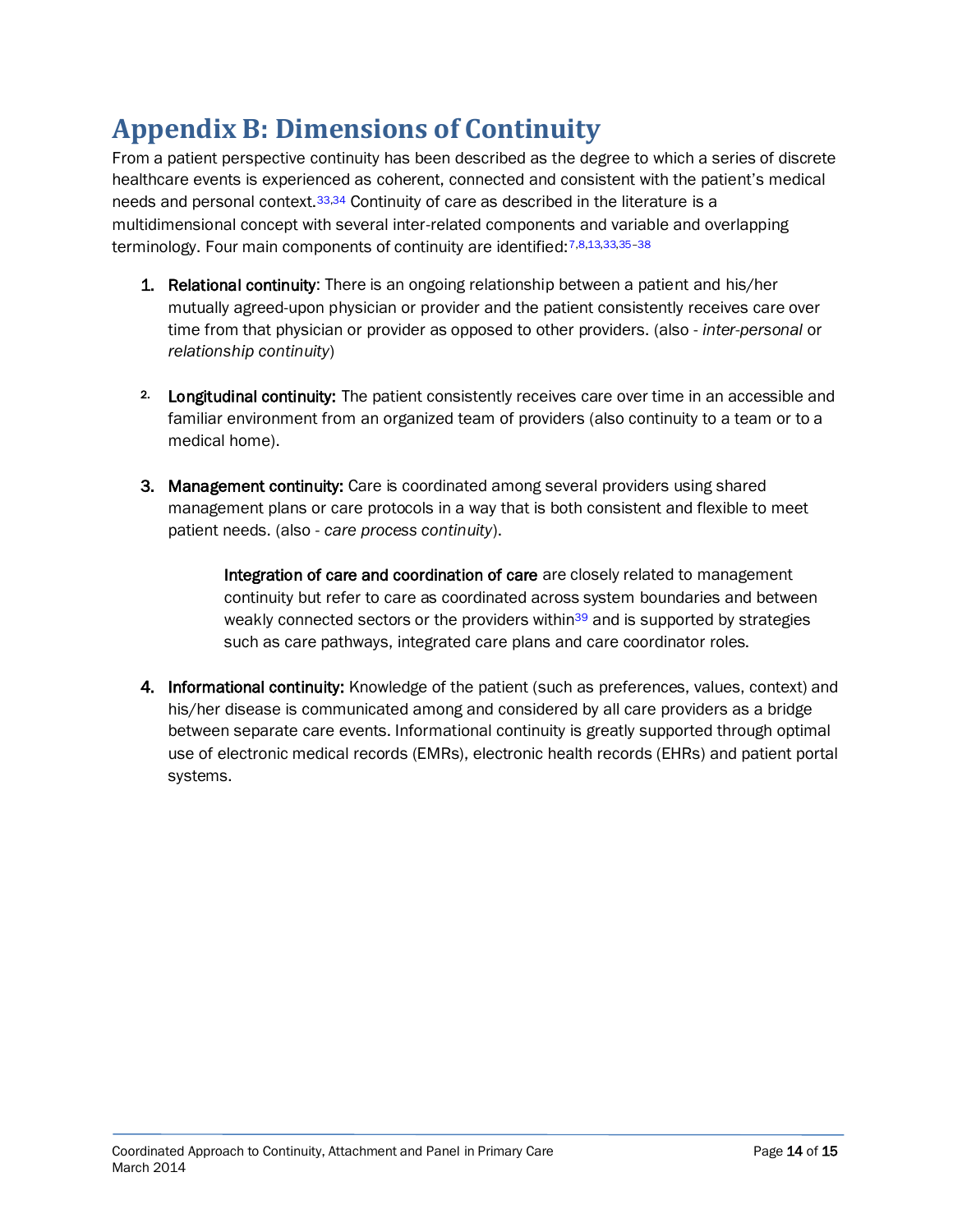#### **Continuity of Care**

The degree to which a series of discrete healthcare events is experienced as coherent, connected, and consistent with the patient's medical needs and personal context.

| <b>Relational Continuity</b><br>An ongoing trust based<br>relationship between a<br>patient and their<br>mutually agreed-upon<br>provider(s), where the<br>patient consistently<br>receives care over time<br>from that provider as<br>opposed to other<br>providers.<br>(also inter-personal or<br>relationship continuity) | Longitudinal<br><b>Continuity</b><br>The patient consistently<br>receives care over time<br>in an accessible and<br>familiar environment<br>from an organized team<br>of providers.<br>This concept is related<br>to the notion of<br>continuity to a team or<br>health home where<br>providers can work<br>together to provide and<br>coordinate care. | <b>Management</b><br><b>Continuity</b><br>Care is coordinated<br>among several providers<br>using shared<br>management plans or<br>care protocols in a way<br>that is both consistent<br>and flexible to meet<br>patient needs.<br>(also: care process<br>continuity)<br>Integration/<br><b>Coordination of Care</b><br>Care is coordinated<br>across system<br>boundaries and between<br>sectors, supported by<br>strategies such as care<br>pathways, integrated<br>care plans, care<br>coordinator roles. | <b>Informational</b><br><b>Continuity</b><br>Knowledge of the patient<br>(preferences, values,<br>context) and his disease<br>is communicated among<br>and considered by all<br>care providers as a<br>bridge between separate<br>events.<br>Informational continuity<br>is supported by robust<br><b>EMR and EHR systems</b><br>and Patient Portals. |
|------------------------------------------------------------------------------------------------------------------------------------------------------------------------------------------------------------------------------------------------------------------------------------------------------------------------------|---------------------------------------------------------------------------------------------------------------------------------------------------------------------------------------------------------------------------------------------------------------------------------------------------------------------------------------------------------|--------------------------------------------------------------------------------------------------------------------------------------------------------------------------------------------------------------------------------------------------------------------------------------------------------------------------------------------------------------------------------------------------------------------------------------------------------------------------------------------------------------|-------------------------------------------------------------------------------------------------------------------------------------------------------------------------------------------------------------------------------------------------------------------------------------------------------------------------------------------------------|
| <b>Access to Care</b><br>Timely access to most responsible healthcare provider, appropriate to urgency and specificity of need<br>(insufficient access to preferred providers limits continuity)<br>(access may be provided at the expense of continuity)                                                                    |                                                                                                                                                                                                                                                                                                                                                         |                                                                                                                                                                                                                                                                                                                                                                                                                                                                                                              |                                                                                                                                                                                                                                                                                                                                                       |

Sources: [7,](#page-9-2)[8,](#page-9-3)[13,](#page-9-8)[33](#page-11-4)–[39](#page-11-7)

j